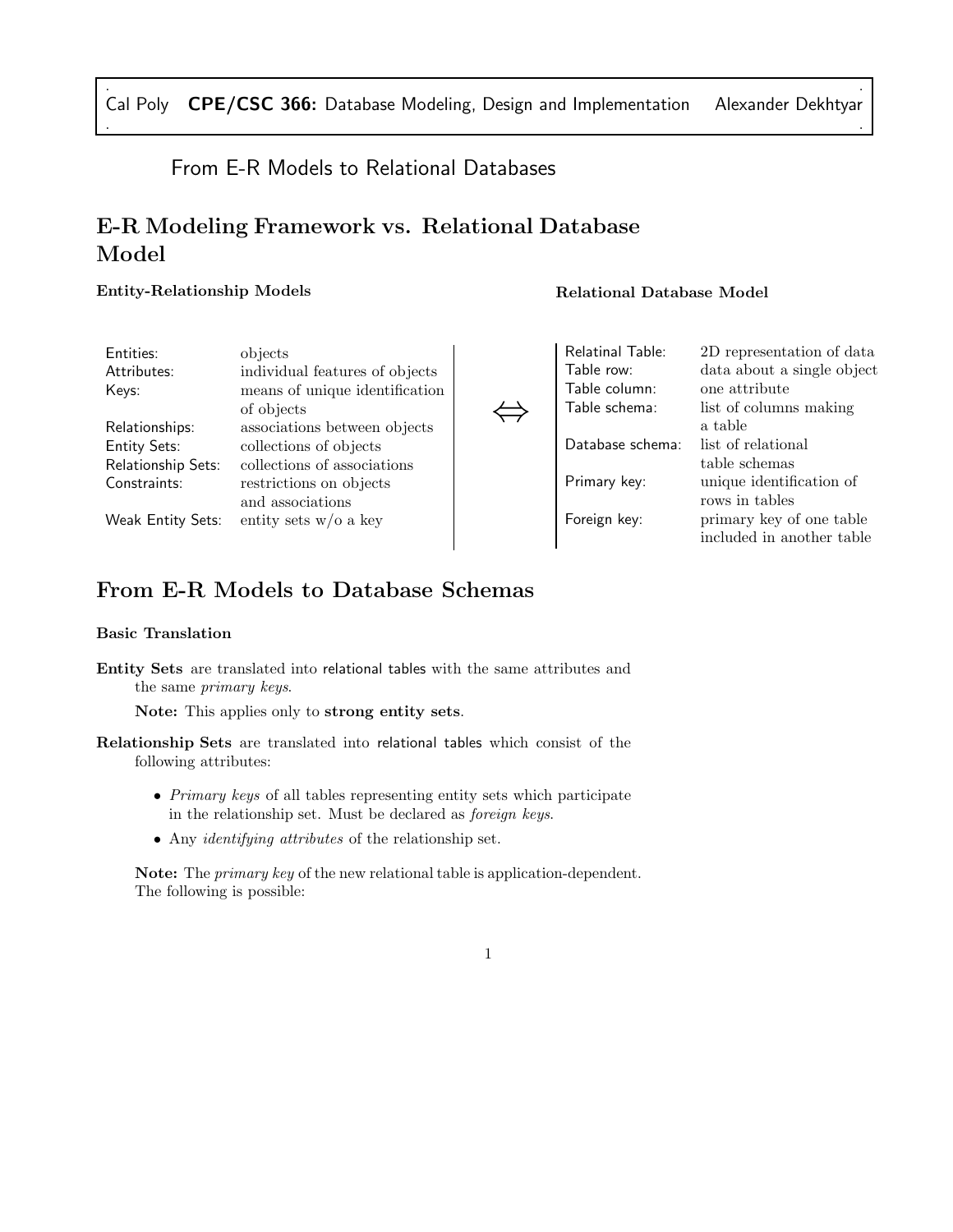- The primary key of the new table is the *union of all foreign key* attributes in the table.
- The primary key of the new table is the *union of all foreign key* attributes in the table plus one or more desciptive attributes.
- The primary key of the new table is a *subset* of the foreign key attributes.

### Representing Different Types of Relationship Sets

The basic translation mechanism works for strong entity sets and manyto-many relationship sets.

Constrained (many-to-one, one-to-one) relationship sets may be translated in several different ways.

#### Many-to-one relationship sets:

Suppose we have entity sets  $E$  and  $F$  and a relationship set  $R$  which is manyto-one from  $F$  to  $E$ . This can be translated into relational model in one of the following ways.

- 1. Basic translation. Use basic translation to create relational tables E, F and R representing the two entity sets and the relationship set respectively. Do not include attributes from the primary key of E into the primary key of R.
- 2. Special translation. Use basic translation to create relational table E representing the entity set  $E$ . Create one relational table  $\mathsf F$  to represent both  $F$  and  $R$  as follows:
	- F contains the following attrbiutes:
		- All attributes of F.
		- Primary key of E (declare a foreign key).
		- Any identifying attributes of R.
	- Primary key of  $F$  is the primary key of  $F$ .

#### One-to-one relationship sets:

Suppose we have entity sets  $E$  and  $F$  and a relationship set  $R$  which is oneto-one between  $E$  and  $F$ . This can be translated into relational model in one of the following ways.

- 1. Basic translation. Use basic translation to create relational tables E, F and R representing the two entity sets and the relationship set respectively. Select the primary key of R to be EITHER the primary key of E OR the primary key of F.
- 2. Special translation 1. Treat  $R$  as a many-to-one relationship set from  $E$  to  $F$  and translate using the special translation for many-to-one relationships.
- 3. Special translation 2. Treat  $R$  as a many-to-one relationship set from f to  $E$  and translate using the special translation for many-to-one relationships.
- 4. Special translation 3. Combination of Special translation 1 and Special translation 2. In this case, table E will contain the primary key of  $F$  and table  $F$  will contain the primary key of  $E$ .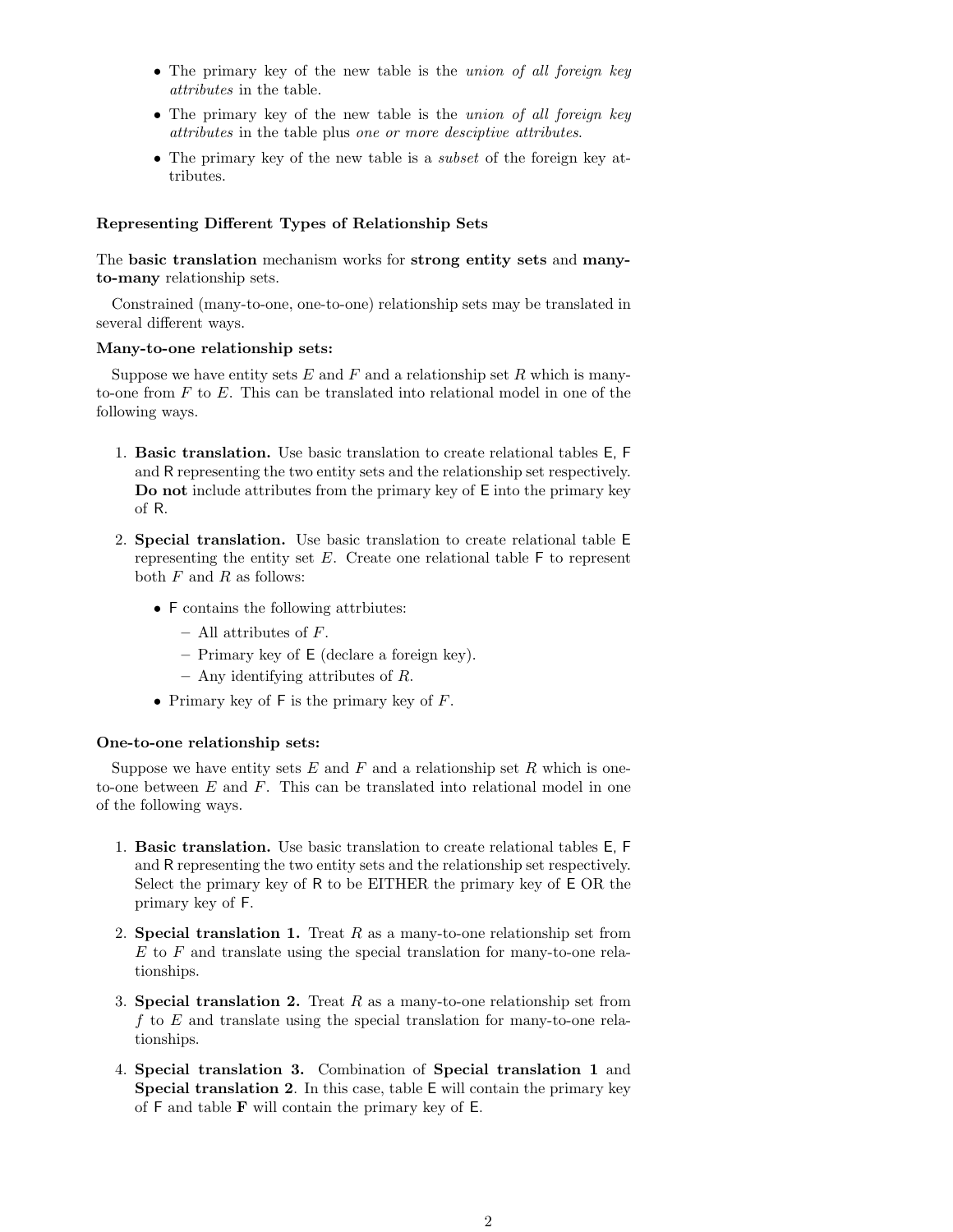## Representing Weak Entity Sets

A Weak entity set comes with a many-to-one identifying relationship. Let  $F$  be a weak entity set,  $E$  be its identifying owner and  $R$  be the identifying relationship. Then, the relational table for  $F$  is constructed as follows:

- F contains the following attributes:
	- All attributes of F.
	- Primary key of E (declare a foreign key).
	- Any identifying attributes of R.
- The *primary key* of F consists of the primary key of E and the discriminator attributes of F.

Note: To create a relational table for a weak entity set, we basically are using the special translation for a many-to-one relationship set, with the only change being the designation of the primary key in the new table.

## Representing Aggregation

Let  $R$  be a relationship set and  $G$  be an entity set, and let  $S$  be a relationship set between  $G$  and  $R$ , where  $R$  is treated as a aggregate.

To translate G into relational data model:

- 1. Determine the primary key for R.
- 2. Follow the basic translation or special translation rules outlined above. Use the primary key for  $R$  in the translation.

# Representing Class Hierarchies

Class Hierachies can be converted into relational database schemas in three different ways: E-R-syle, Object-Oriented-style and via a universal table.

### E-R-style Conversion

- Each entity set in the class hierarchy is represented as a separate relational table.
- The attributes for each table are: the attrbiutes of the respective entity set and the primary key attributes from the root entity set.
- All relational tables have the same primary key.

### Object-Oriented Conversion

- Each terminal path in the class hierarchy is represented as a separate relational table.
- The attributes for each table are the union of attributes in all entity sets located on the terminal path represented by the table.
- The primary key is the primary key of the root entity set.